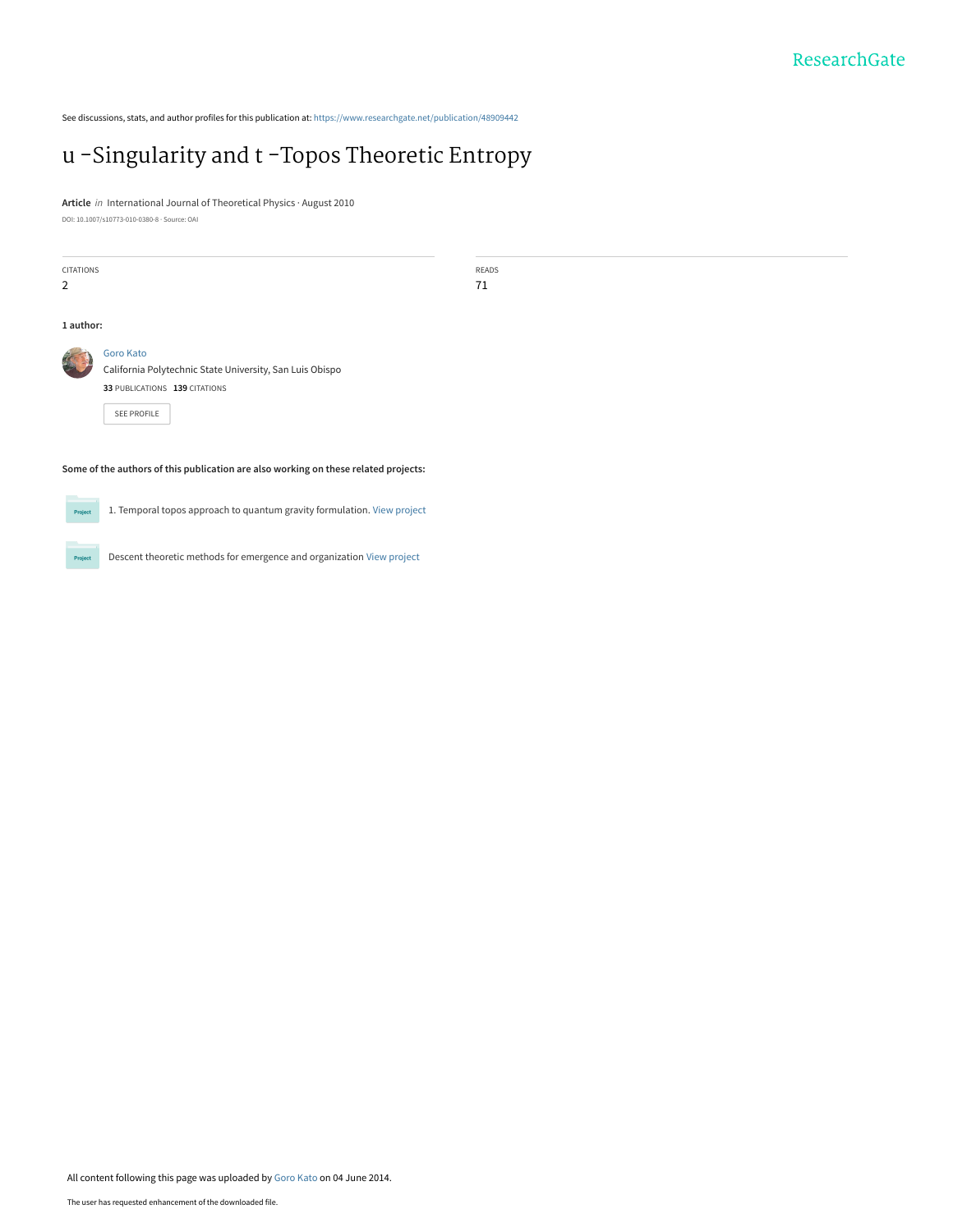# *u***-Singularity and** *t***-Topos Theoretic Entropy**

**Goro C. Kato** 

**Abstract** We will give descriptions of u-singularities as we introduce the notion of t-topos theoretic entropies. The unifying methodology for a  $u$ -singularity is the universal mapping property of an inverse or direct limit. The qualitative, conceptual, and structural analyses of  $u$ -singularities are given in terms of inverse and direct limits of micro decompositions of a presheaf and coverings of an object in *t*-site in the theory of temporal topos.

## **Prologue**

One of the main reasons for introducing a categorical approach to quantum field theory is to avoid divergent expressions, e.g., for the total amplitude of a quantum process. One may also take categorical and sheaf theoretic methods as avoidance of the Dedekind-Cantor continuum approach to physical entities. We should mention here the possibility that sheaf theory is relevant to some non-perturbative approaches to quantum gravity, e.g., loop quantum gravity and non-perturbative superstring theory. The concept of a sheaf has been effectively used for the foundations of quantum physics and quantum gravity, especially among people in the C. Isham school at Imperial College as in [1–3], and Mallios' school as in [4, 5], and Penrose as twistor cohomology of sheaves in [[6](#page-9-0)], and even though direct connections to our temporal topos method are not known, a few names also should be mentioned: Mulvey, Van Oystaeyen, Heller, and Sasin. In particular, the noncommutative geometry approach, called virtual topology of F. Van Oystaeyen, seems to be quite relevant to our work (see the treatise *Virtual Topology and Functor Category*, Tayler and Francis Group, 2007). See [7–9] for the developments and the history of sheaf theory in the theory of holomorphic functions in several complex variables, algebraic analysis, and algebraic geometry. This is the third paper in the series on the fundamentals of the theory of temporal topos,  $(t$ -topos) following  $[10, 11]$ . Our method of temporal topos, referred to as t-topos for short, differs from Isham' s and Mallios' schools, and also from the Russian school directed by A.K. Guts and E.B. Grinkevich. However, we should acknowledge the motivational influence coming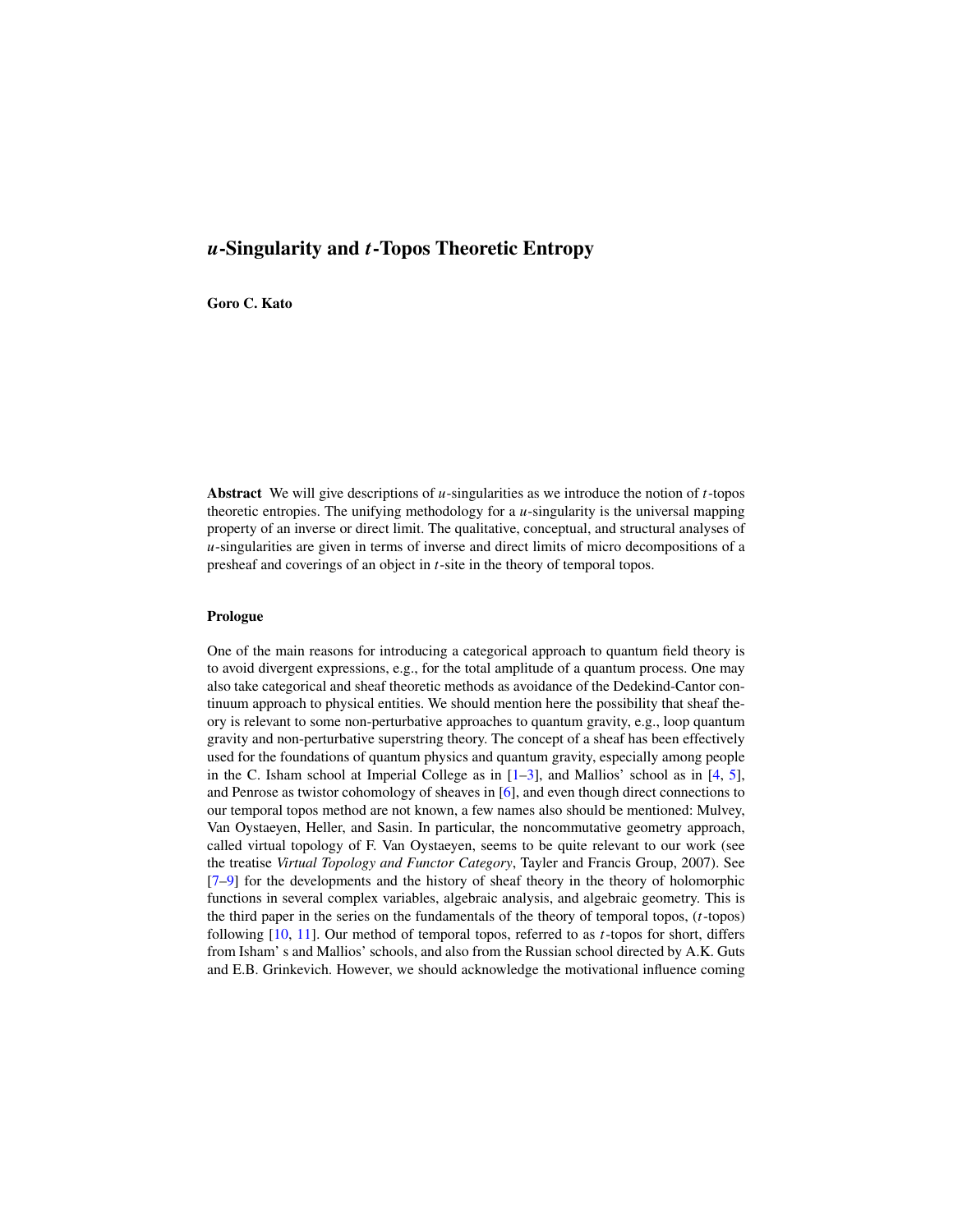especially from [[1](#page-9-0)]. In a way, compared with other approaches to quantum gravity via topos, our method of t-topos is a more direct and straightforward application of commonly used familiar algebraic geometric (cohomological-algebraic) methods. That is, in order to express the changing state of a particle over a time period, the associated presheaf representing the particle is "parameterized" by an object in a  $(t-)$ site. We call such an object in  $t$ -site a generalized time period. Namely, we introduce such a state controlling parameter as a generalized time period-object in the  $t$ -site to keep track of varying states of a particle. See below for more on  $t$ -site. One of our goals is to study the topos of presheaves  $(t$ -topos) defined on a  $t$ -site and to study applications to quantum gravity. However, in  $t$ -topos theory, a presheaf is not always defined on every object in a  $t$ -site. When it is defined, a presheaf in  $t$ -topos satisfies the usual properties of a contravariant functor. This is one of the issues relevant to the Kochen-Specker theorem in  $[2]$  and  $[3]$  $[3]$ . For such a connection of *t*-topos to the approach taken in  $[2]$  and  $[3]$  $[3]$ , the reader is referred to  $[10]$  $[10]$  $[10]$ . The theory of t-topos is a background independent and scale independent theory\* (see (\*) below) in the following sense: all the concepts (e.g., particle-wave duality, quantum entanglement, light cones) discussed are defined in terms of presheaves associated with either a macro or micro particle together with the associated space and time presheaves. For a particle, we associate a presheaf  $m$  so that each (particle) state of the particle is represented by a pair of the presheaf  $m$  and an object  $V$ (which is called a generalized time period  $V$ ) in a site  $S$ . [At the Second International Conference on Theoretical Physics and Topos, held at Imperial College, London, 2003, (\*)C. Isham at the Conference said "(In the definitions in  $t$ -topos theory) a particle can be replaced by an elephant."] Such a site as used in  $t$ -topos theory is called the  $t$ -site. Recall that a site in general is a category with a Grothendieck topology as defined in [9, 12, 13]. A particle ur-state of the presheaf m associated with a particle is expressed as  $m(V)$  as an object in a product category

$$
\prod_{\alpha \in \Lambda} C_{\alpha}.\tag{0.0}
$$

in the case of double slit experiment, m is said to be in a wave  $ur$ -state. (See [[14](#page-9-0)] for the application of t-topos to double slit experiment.) Recall also that m and  $m'$  are ur-entangled from the t-site S to  $\prod_{\alpha \in \Lambda} C_{\alpha}$ . However, such a t-topos theoretic presheaf is more restricted<br>than the usual definition of a presheaf. That is  $m(V)$  may not be defined for every pair of (See [10, 11, 14].) One of the reasons for introducing the product category indexed by a finite set is that for each physical quantity possibly measured, we need a category where such a measurement (a morphism) can take place. Following the terminology used among topos theorists, the category  $\hat{S}$  of presheaves on S (with a restricted sense as follows) is said to be a *temporal topos* or simply *t*-*topos*. Namely,  $\hat{S}$  is the category of contravariant functors than the usual definition of a presheaf. That is,  $m(V)$  may not be defined for every pair of an object m of  $\hat{S}$  and an object V of S. Hence, an object of the t-topos  $\hat{S}$  may be more appropriately called an ur-*presheaf* rather than just a presheaf. Let m and P be presheaves. We say that  $m$  is *observable* (*measurable*) by  $P$  over a generalized time period  $V$  (i.e. an object of the t-site S), when there exists a morphism from  $m(V)$  to  $P(V)$ . For a presheaf m associated with a particle, there are the space and time presheaves  $\kappa_m$  and  $\tau_m$  associated with  $m$ . As a consequence of an entanglement, those associated space and time presheves depend upon a particle presheaf m. This dependency means that space and time are locally determined by the particle  $m$ , and that the space and time presheaves do not exist without the particle. (See [\[10\]](#page-9-0).) Also recall that a presheaf m is said to be in a *particle* ur-*state* if there exists an object V in S such that  $m(V)$  is defined. Otherwise, m is said to be in a *wave*  $ur-state$ . That is, for example, when such an object V in the t-site cannot be specified as application of  $t$ -topos to double slit experiment.) Recall also that m and  $m'$  are  $ur$ -entangled when presheaves m and m' are defined always on the same objects of S. (See [10, 15] for connections to EPR type non-locality.)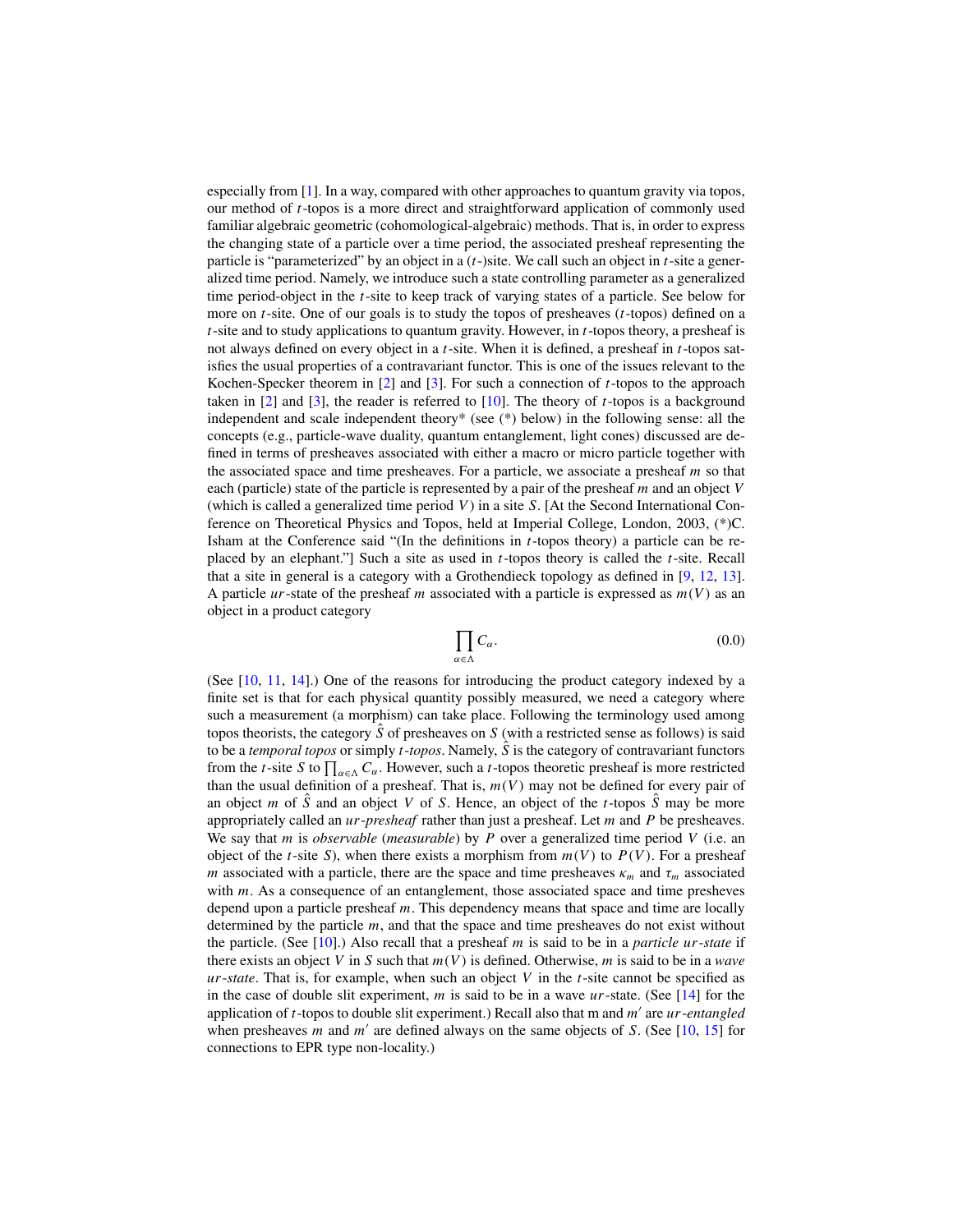In this paper, for a presheaf m representing a particle and for an object  $V$  in the  $t$ -site, a decomposition of  $m$  and a covering of  $V$  play major roles to define a notion of entropy. Let

$$
m = \prod_{j \in J} m_j \tag{0.1}
$$

be a (micro) decomposition of m into a product of subpresheaves  $m_i$  of m, indexed by a finite set  $J$ , and let

$$
\{V \stackrel{\varphi_k}{\longleftarrow} V_k\}_{k \in K} \tag{0.2}
$$

be a covering of V by the family of objects  $V_k$ , indexed by a finite set K, in the sense of [12, 13], or [\[9](#page-9-0)]. For a covering in (0.2),  $\varphi_k : V \leftarrow V_k$  induces the morphism  $\tau_m(\varphi_k) : \tau_m(V) \longrightarrow$  $\tau_m(V_k)$  on time presheaf  $\tau_m$ . This morphism  $\tau_m(\varphi_k)$  is regarded as the restriction of the time period from the longer time period  $\tau_m(V)$  to the shorter period  $\tau_m(V_k)$ . Notice that even though  $m(V)$  is defined,  $m_i(V_k)$  may not be defined, which is connected to the Kochen-Specker theorem discussed in  $[2, 3]$ . See  $[10]$  for a connection to the notion of t-topos.

**Definition 0.1** For an object m in  $\hat{S}$  and an object V in S, the pair  $(m, V)$  in  $\hat{S} \times S$  is said to be *compatible* when  $m(V)$  is defined.

Namely, for a (micro) decomposition of m and a covering of V as in  $(0.1)$  and  $(0.2)$ , respectively, among all the possible pairs  $\{m_i(V_k)\}_{(i,k)\in J\times K}$ , only for a subset of  $J\times K$  we have compatible pairs  $m_i(V_k)$ . We will define a notion of entropy of the state  $m(V)$  as a number of such compatible pairs in the next section. For a detail discussion of a microdecomposition, see [\[11\]](#page-9-0).

# **1 Methods of** *t***-Topos**

Since the first two papers of this trilogy have been published by a different journal, we will give a concise description of the results in the earlier two papers [10] and [[11](#page-9-0)], which is relevant to the current paper. We have introduced notions of a microdecomposition and a micromorphism. For example, the concept of a  $t$ -topos theoretic light cone is viewed like a light cone with holes similar to 'Swiss cheese'. This is because the notion of a micromorphism gives the impossibility of factorization between two states given by two objects in the t-site. See Epilogue for more on micromorphisms. Together with a microdecomposition and a further refinement of a covering in what will follow, we get similar "unreified" pairs of particle-decomposed presheaves and covering-decomposed objects in a t-site. Such a situation where there exist "floating" abundant *unmatched* pairs of particle presheaves and objects in t-site is an *ultra microcosm* and also closer to "singularity" condition.

Even though the method of  $t$ -topos is a more kinematical and qualitative theory, the dynamical aspect is embedded in the space and time presheaves. Namely, space presheaf  $\kappa_m$ and time presheaf  $\tau_m$  are associated with a particle. Hence, for example, when the curvature of  $\kappa_m$  is measured (specifying a category among the product category in (0.0)), the fundamental composition principle (see what will follow) can be used to assign a (real) value. Another view of a dynamical aspect of t-topos is the following. Suppose two particles are close enough to influence spacetime in the common "region" of two spacetime presheaves  $(\kappa_{m'}, \tau_{m'})$  and  $(\kappa_m, \tau_m)$ . Then one can associate with the two gravitationally interacting particles the "product spacetime," of the associated spacetime presheaves ( $\kappa_{m'}$ ,  $\tau_{m'}$ ) and ( $\kappa_m$ ,  $\tau_m$ ) (see p. 176 of [\[11\]](#page-9-0)).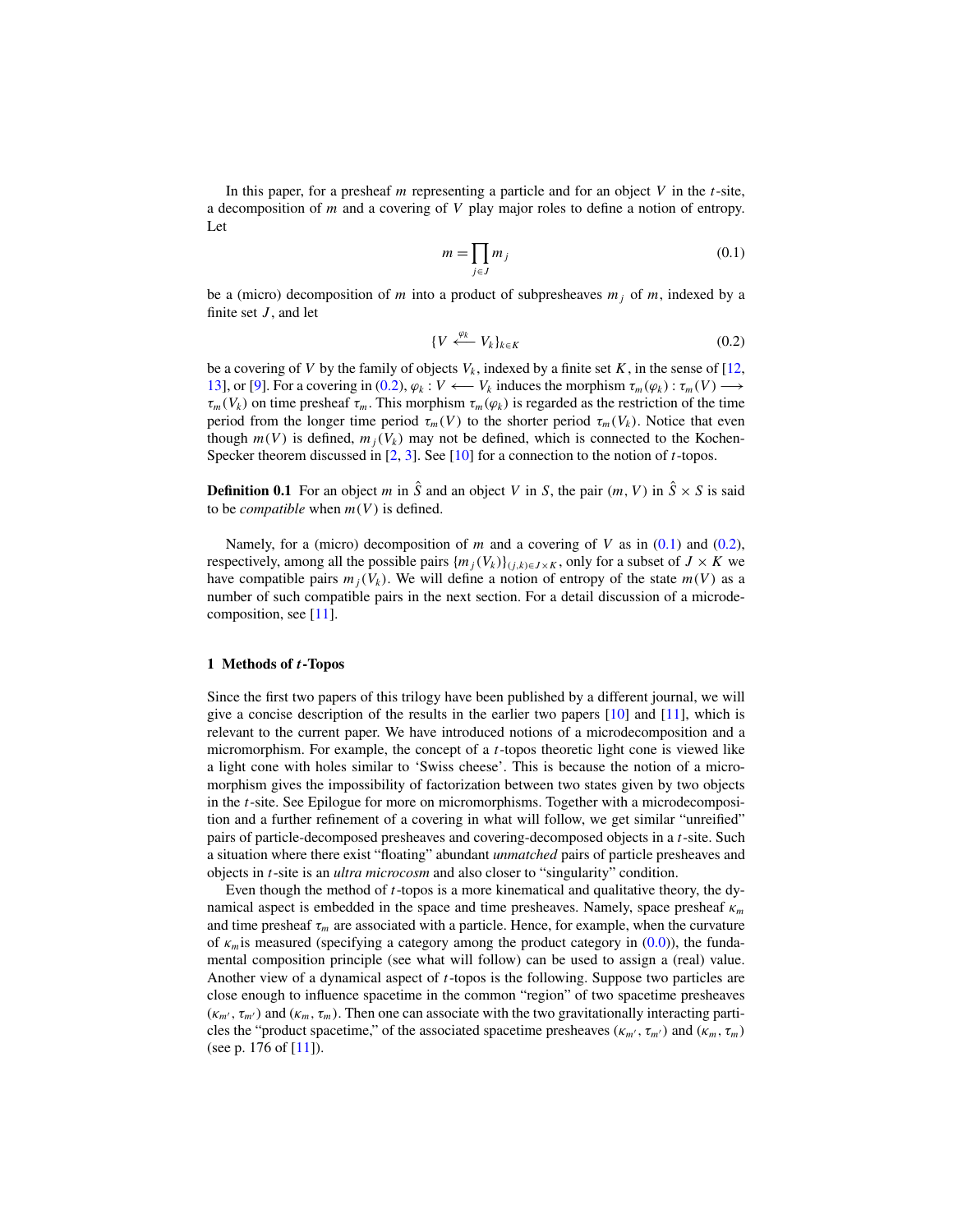Let a presheaf m associated with a particle be observed twice over V and U. Namely, we consider the case when m is observed over V first and then over U. That is, time  $\tau_m(V)$  precedes time  $\tau_m(U)$  in the usual classical linearly ordered sense. Then there exists a morphism g from V to U in the t-site S. Note that not every morphism from V to U in S represents such a linear temporal order in the above sense. This is one of the reasons for introducing the notion of a site rather than just a topological space for our sheaf theory. From the contravariantness of m, there exists the canonically induced morphism  $m(g)$  from  $m(U)$  to  $m(V)$ . If an observer P in S<sup>s</sup> observes m over V, represented by a morphism  $t_V : m(V) \longrightarrow P(V)$ , then the composition of  $t_V : m(V) \longrightarrow P(V)$  with the canonical morphism  $m(g)$  gives the morphism:  $m(U) \xrightarrow{m(g)} m(V) \xrightarrow{t_v} P(V)$ . Then the image Im( $t_V \circ m(g)$ ) of the composition of those morphisms can be physically interpreted as the information of  $m$  over  $U$  to  $P$ over V. An expression as "An electron moves from point A to point B taking all available paths simultaneously" is inadequate. This is because expressions like "path" and "simultaneously" are the concepts assuming the following: such an electron were observed besides the two states at A and B. Our theory focuses on all the possible factorizations  $\{W\}$  by linearly  $t$ -ordered morphisms from  $V$  to  $U$  via  $W$  where  $V$  and  $U$  are the corresponding objects in *t*-site S to A and B, respectively (see  $[14]$ ). Note that if a morphism from V to U is a micromorphism, such a proper factorization  $W$  does not exist except for the trivial ones, i.e., a morphism V to U can be factored only via either V' or U' where V' and U' are isomorphic to V and U, respectively. When a morphism from V to U is a micromorphism, such an electron cannot be observed after the state corresponding to A and before the state corresponding to B.

For the projection morphism  $p_j$  from m to each component of the decomposition

$$
m = \prod_{j \in J} m_j \xrightarrow{P_j} m_j,
$$
\n(1.1)

suppose that  $m_j$  is observed by P over a generalized time period W. When P and W are compatible (Definition 0.1), we have the induced morphism  $s_W : m_j(W) \longrightarrow P(W)$ . Then the composition morphism

$$
s_W \circ p_j(W) : m(W) = \left(\prod_{j \in J} m_j\right)(W) \stackrel{p_j(W)}{\longrightarrow} m_j \stackrel{s_W}{\longrightarrow} (W)P(W) \tag{1.2}
$$

is regarded as the information (measurement) of the (macro) object  $m$  via the observation of the (micro) object  $m_j$  by P over the generalized time period W. However, the converse: an observation morphism of the (macro) object  $m$  over  $P$  over a generalized time period cannot be composed with the projection morphism  $p_j$ . Namely, a measurement of a macro object (presheaf)  $m$  does not give any information of the micro objects (subsheaves) of which  $m$ consists.

For a given state  $m(V)$  of m over V, assume that there exists an object V' in such a way  $\tau_m(V')$  precedes  $\tau_m(V)$ . That is, there exists a linear t-order sequence of objects in t-site S as

$$
\cdots \longrightarrow V'' \longrightarrow V' \longrightarrow V. \tag{1.3}
$$

In what will follow, such an inverse (projective) limit of  $(1.1)$  is to play an important role for  $u$ -singularities and Planck scale objects for the given state of  $m$  over  $V$ .

A definition of a *t*-topos theoretic light cone is given in [[11](#page-9-0)]. We will give another definition of a light cone using the presheaf  $\gamma$  associated with a photon.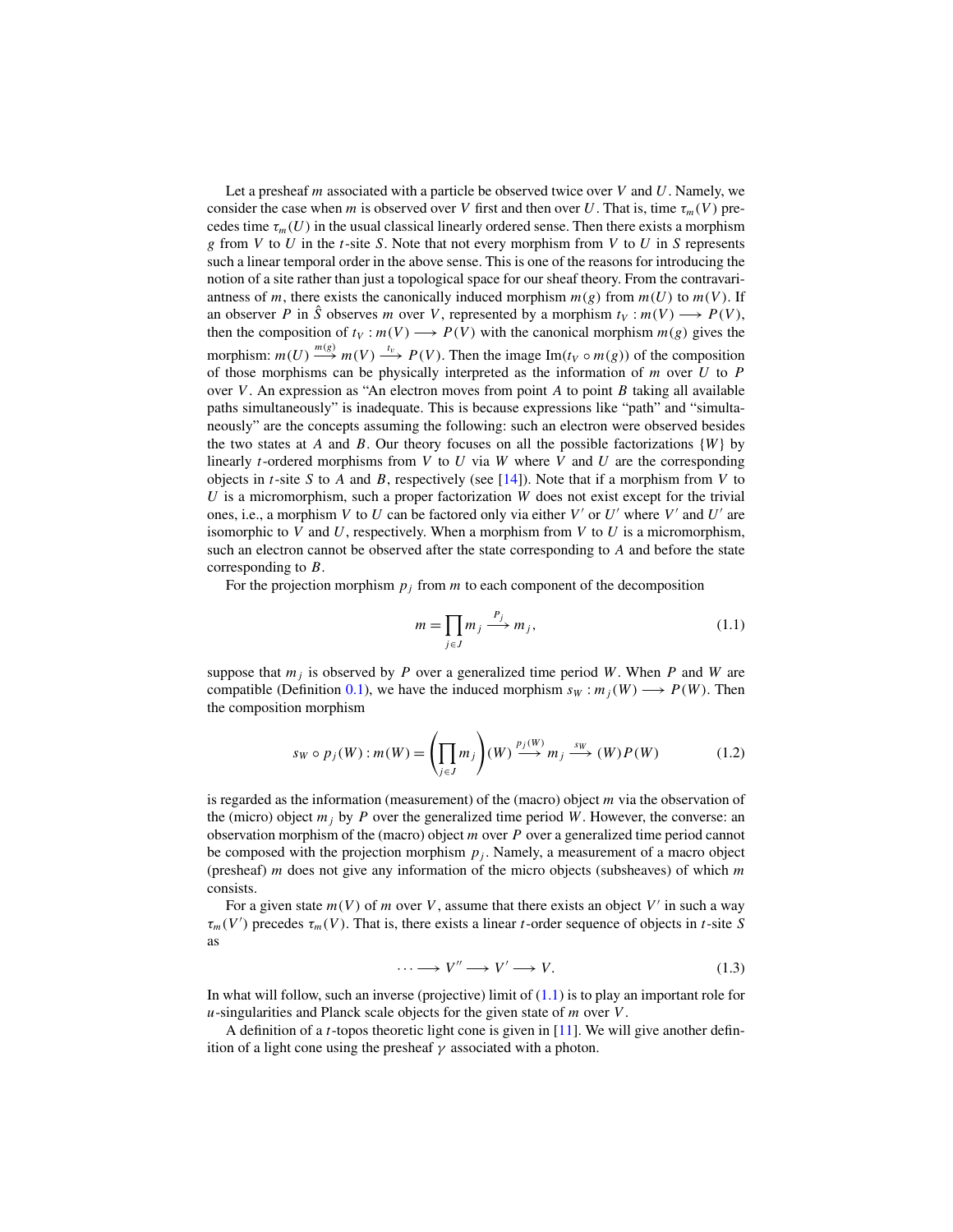**Definition 1.1** Let  $\gamma$  be a photon presheaf which is observed over a generalized time period V. Then consider all the *cone-sequences* going through V:

$$
\{\cdots \leftarrow V^2 \leftarrow V^1 \leftarrow V \leftarrow V^{-1} \leftarrow \cdots\} \tag{1.4}
$$

where all the morphisms involved in  $(1.4)$  are linearly t-ordered. Then we define the light cone with respect to the state  $\gamma(V)$  as follows. The light cone for the state  $\gamma(V)$  is the collection of all the objects and the induced morphisms from (1.4):

$$
\{\kappa_{\gamma}(V^{l}), \tau_{\gamma}(V^{l})\} \quad \text{for } l = \pm 1, \pm 2, \dots,
$$
\n(1.5)

where  $\kappa_{\gamma}$  and  $\tau_{\gamma}$  are the space and time presheaves associated with a photon presheaf  $\gamma$ . That is, the *light cone with respect to* V can be interpreted as the collection of all the possible sequences:

$$
\{\cdots \leftarrow \kappa_{\gamma}(V^2) \leftarrow \kappa_{\gamma}(V^1)\kappa_{\gamma}(V) \leftarrow \kappa_{\gamma}(V^{-1}) \leftarrow \cdots\}
$$
 (1.6)

and

$$
\{\cdots \leftarrow \tau_{\gamma}(V^2) \leftarrow \tau_{\gamma}(V^1) \leftarrow \tau_{\gamma}(V)\tau_{\gamma} \leftarrow (V^{-1}) \leftarrow \cdots\}
$$
 (1.7)

for all the cone-sequences of objects going through  $V$  as  $(1.4)$  in the t-site S. In general, in terms of  $t$ -site  $S$ , we can also define the notion of a light cone as follows:  $V$  and  $V'$  are said to be in a light cone if there exists a *cone-sequence* between  $V$  and  $V'$ .

#### **2 Entropy and Limits**

We will define the notions of entropies for a decomposition as in  $(0.1)$  of m and for a covering as in  $(0.2)$  of V of objects in the *t*-topos  $\hat{S}$  and *t*-site *S*, respectively.

**Definition 2.1** The t-entropy of the state  $m(V)$  for a micro decomposition  $m = \prod_{j \in J} m_j$ and a micro covering  $\{V \stackrel{\varphi_k}{\longleftarrow} V_k\}_{k \in K}$  is defined as the number of compatible pairs  $\{m_j(V_k)\}\$ .

**Definition 2.2** The formal entropy of  $m(V)$  for the decomposition and the covering is defined by the product of cardinalities of  $J$  and  $K$ .

**Note 2.3** For compatible pairs  $m_j(V_k)$  and  $m_{j*}(V_{k*})$ , there need not be a linear t-order between  $\tau_{m_i}(V_k)$  and  $\tau_{m_{i*}}(V_{k*})$ . The rest of the non-compatible pairs between the decomposition and the covering are the collection of non-observable (non-measurable) particle associated subsheaves. Hence, then there is no associated space and time with such noncompatible pairs.

**Definition 2.4** The absolute entropy of  $m(V)$  is the maximum number of compatible pairs for all decompositions and coverings of  $m$  and  $V$ , respectively.

Next, we will consider limits of such sequences as in  $(0.1)$  and  $(0.2)$  and a sequence as in (1.3). Considering a further decomposition of each subsheaf  $m_i$  in (0.1), we get a sequence of morphisms

$$
m = \prod_{j \in J} m_j \longrightarrow \prod_{i \in I} m_{j_i} \longrightarrow \cdots,
$$
 (2.1)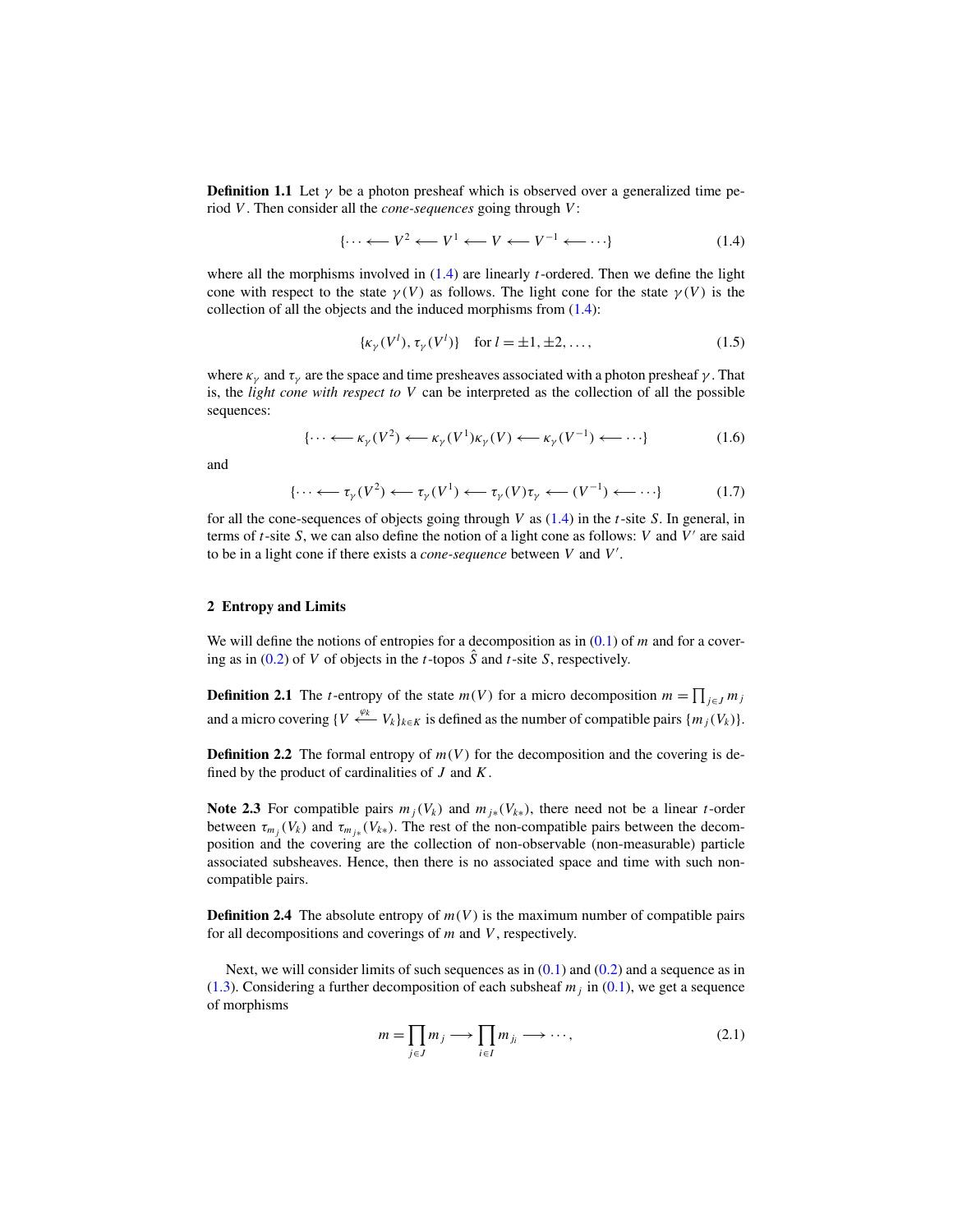which is a sequence of the projection morphisms as in  $(1.1)$ . Also, for such a covering as in  $(0.2)$ , since a covering of a covering is a covering of V (e.g., [\[11\]](#page-9-0)), we have a sequence as

$$
\{V \stackrel{\varphi_k}{\longleftarrow} V_k\}_{k \in K} \longleftarrow \{V \stackrel{\varphi_{ki}}{\longleftarrow} V_{k_i}\}_{k \in K, i \in I} \longleftarrow \cdots. \tag{2.2}
$$

We will discuss the inner relations among

- $(i)$  *u*-singularities,
- (ii) an inverse limit appearing in  $(1.3)$ , and
- (iii) a direct limit of  $(2.1)$  and an inverse limit of  $(2.2)$ .

Our study of "singularities" is categorical, which is neither in Morse-Thom topological catastrophe theory nor the differential geometric theories of general relativity. That is one of the main reasons for us to choose the notion of a topos by replacing "points" with either "regions" or objects of a category as mentioned in Prologue. The terminology " $u$ -"singularities is meant to be a characterization in terms of "*universal*" mapping property of direct and inverse limits. That is, our u-*singularities* are defined (and hopefully captured) in terms of categorical notions of limits. For the general notions of direct (inductive) and inverse (projective) limits, see treatises [9, 12, 13]. First, the direct limit of the sequence of morphisms in (2.1) may be called an ur-*subplanck decomposition*. (Note that in [\[11\]](#page-9-0), this notion of a  $ur$ -subplanck decomposition is introduced. However, the direct sum used in [\[11\]](#page-9-0) should be replaced by the direct product as in (2.1). Hence, the direct limit is appropriate, not the inverse limit used in [[11](#page-9-0)].) The inverse limit of (2.2) is called an ur-*subplanck covering* of V . By the definition of the t-topos theoretic entropy, the mass of the particle ur-state  $m(V)$  is in general greater than the totality of the measured total mass of all the compatible pairs for any decomposition as in  $(0.1)$  of m and any covering as in  $(0.2)$  of V.

We define the *u*-singularities for the state  $m(V)$  as the states of stationary conditions in the following sense. After a finite number of the processes of refinements of the coverings in (2.2), there appear stationary objects  $V_\alpha$  so that for the inverse limit of the covering sequence of (2.2), the coverings are consisting of isomorphic objects to  $V_\alpha$ 's. Namely, we get a covering  ${V \stackrel{\varphi_a}{\longleftarrow} V_\alpha}$  as the inverse limit of (2.2). See Definition 2.6 below. The t-entropy for such a limit pair of the  $ur$ -subplanck decomposition of  $m$  and the  $ur$ -subplanck covering of  $V$ , can be computed in the following sense. By identifying the isomorphic objects, the number of compatible pairs, i.e., the t-entropy of the state  $m(V)$ , is determined by the number of  $m_{i\omega}$  which are compatible with those  $V_{\alpha}$ , where  $m_{i\omega}$  are subobjects of m appearing in the direct limit of  $(2.1)$ . See Definition 2.5 below. For each refinement (or as the inverse limit) of a covering as in  $(2.2)$ , the corresponding time periods (not generalized time periods as objects of S)  $\tau(V_k)$  are shorter than  $\tau(V_k)$  as noted earlier. Then for the corresponding decomposition (or as the direct limit) as in  $(2.1)$ , some of the compatibly paired objects can be physically interpreted as corresponding to short-lived particles causing more severe curvatures in spacetime in the classical sense. Such a condition can be interpreted as the non-smoothness of spacetime in microcosm. Note that as noted before an assignment of scaling for an object like  $\tau(V_k)$  can be given by *FUNC* (the fundamental composition principle in [2, 3]. See the following Epilogue).

**Definition 2.5** A presheaf m in  $\hat{S}$  is said to be *fundamental* when m cannot be decomposed into a product of proper subsheaves.

**Definition 2.6** An object V in S is said to be *fundamental* when an isomorphism  $V \leftarrow V'$ is the only covering of  $V$ .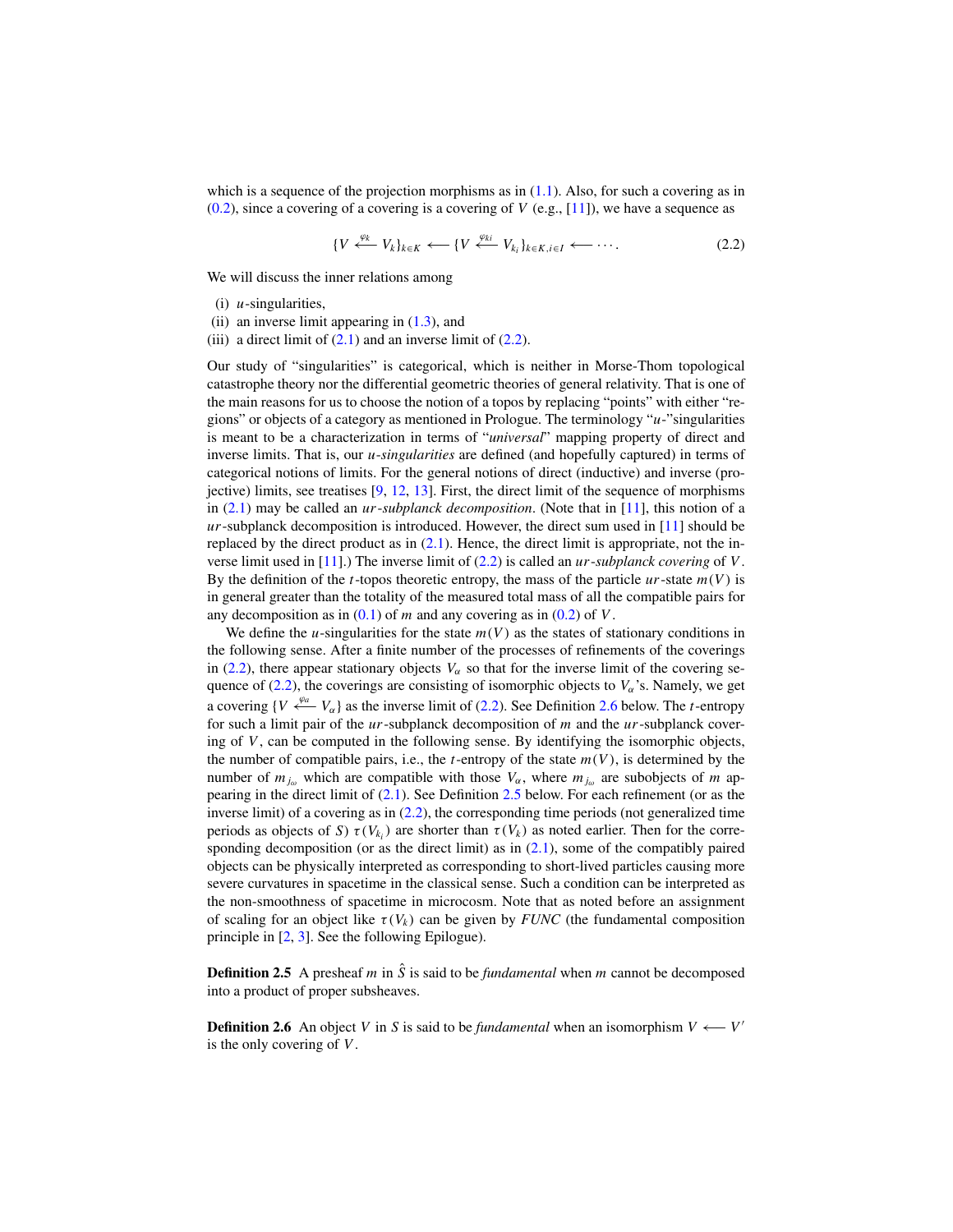**Note 2.7** Such fundamental presheaves in Definition 2.5 can be considered to correspond to presheaves associated with elementary particles. In the definition of an  $ur$ -subplanck decomposition defined as a direct limit of (2.1), each decomposed subsheaf  $m_{i_{\text{in}}}$  in the above is fundamental. Note also that such an object  $V_\alpha$  defined in the above as an inverse limit, i.e., an ur-subplanck covering, is a fundamental object in S.

For m in  $\hat{S}$  and V in S, if  $m(V)$  is defined, we have a linearly t-ordered sequence for such a  $V$  as in  $(1.3)$ .

Next we will consider such a sequence as  $(1.3)$  for a fundamental presheaf denoted as  $m_{\omega}$ . Then we have the following sequence from (1.3):

$$
\cdots \longleftarrow m_{\omega}(V'') \longleftarrow m_{\omega}(V') \longleftarrow m_{\omega}(V). \tag{2.3}
$$

The direct limit of (2.3) is associated with the u-singularity induced by the inverse<br>limit  $\lim(V) = \lim_{(v, v) \to (v, v')} V' \to V$  of the linear t-order sequence (1.3). Then limit  $\lim_{t \to \infty} (V) = \lim_{t \to \infty} (\cdots \to V' \to V' \to V)$  of the linear t-order sequence (1.3). Then  $\tau_{m<sub>ω</sub>}(\text{lim}(V))$  must not be preceded in linear t-order, hence by any usual classical time, provided that such a (particle associated) presheaf  $m_{\omega}$  has survived from the earliest universe. As such a fundamental presheaf  $m_{\omega}$ , we may consider cosmic background radiation. If the classical notion of the big bang indicates correctly an earliest universe state, it is reasonable to assume the following. For any such presheaf  $m_{\omega}$  and such specified object V in the above, they have a common (isomorphic) inverse limit corresponding to a big bang state. However, there is no reason for such a preasheaf  $m<sub>\omega</sub>$  to be compatible with such an inverse limit object of linear t-order sequence. Notice that this common (isomorphic) object in the t-site is related to the stationary object  $V_\alpha$  appearing in the inverse limit of the covering (2.2) whose  $u$ -singularities represent gravitational fluctuations. Note that both cases of a big bang and a black hole satisfy the following principle called "Ancestor's Rule." That is, each of us has 2 to the  $n$ -th ancestors in our  $n$  generations back. For the increasing population, however, the number of the ancestors is small for a large *n*. Note that the entropies in Definitions 2.1, 2.2, 2.4 of decrease as time recedes.

#### Epilogue

Our basic approach toward quantum behavior of a particle (elementary or not) is to capture an  $ur$ -particle state as a reified pair of the associated presheaf m and an object V of  $t$ -site. When presheaf  $m$  does not have an object to be reified,  $m$  is said to be in an  $ur$ -wave state. This ur-wave state includes the case of the double slit experiment because of the indetermination of such a choice of an object of the  $t$ -site. Let V and V' be two objects determining the corresponding ur-particle states of presheaf m. Moreover, suppose  $m(V)$  is observed first and  $m(V')$  is observed later. Then there is a morphism f from V to V' in the t-site, inducing a linear time order in the usual sense. Let us focus on factorizations of such a morphism from *V* to *V'*. Suppose there is no intermediate linearly ordered time state between the states  $m(V)$  and  $m(V')$  via any proper factorization. That is, if there do not exist morphisms g and h and an object W in t-site satisfying  $f = h \circ g$  for  $V \xrightarrow{g} W \xrightarrow{h} V'$ , where neither g nor h is isomorphic, then such a morphism  $f$  is said to be a micromorphism. When applied to the notion of a light cone of a particle in a microcosm, such a t-topos theoretic light cone is a light cone with holes, i.e., missing states where the associated particle presheaf does not have objects from t-site to be reified as we have mentioned earlier. One of the missing elements in our approach of  $t$ -topos is the aspect of dynamics. In  $t$ topos theory there is a notion for such a relativistic dynamics in terms of the space and time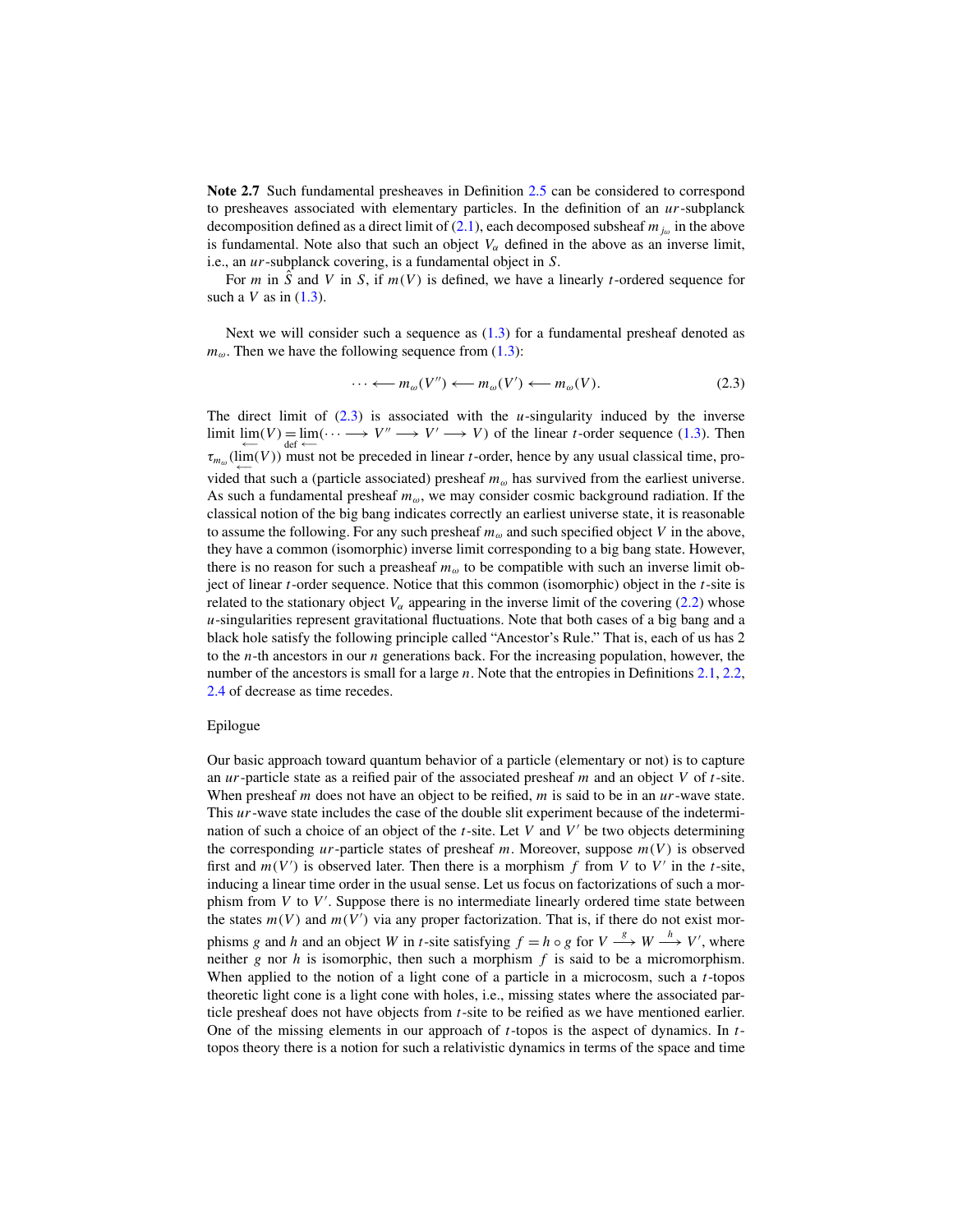presheaves depending upon a particle (locally defined) and the notion of the product of those presheaves. However, further study is needed to develop the  $t$ -topos theory to treat further applications. The development of  $t$ -topos methods is still at the earlier stage. The  $t$ -topos aspect of the time delay effect, for example near a black hole, is yet to be formulated. In the near future, our plan is to investigate the t-topos theoretic interpretations of Hawking radiation and quantum tunneling. See our forthcoming papers, e.g., [\[17\]](#page-9-0). Categorically speaking (not in the mathematical sense), our theory may belong to a hidden variable approach (with direct experimental applications) as indicated in [\[18\]](#page-9-0). A similarity between back hole type singularity and a big bang type singularity is the concept of  $u$ -singularity, i.e., the categorical notion of a limit (inverse or direct). Namely, for a compatible pair of a presheaf and an object (generalized time period) of the  $t$ -site, a black hole type singularity is described as limits of micro decompositions of the given presheaf and of micro coverings of the object of the  $t$ -site. Meanwhile, a micro big bang type singularity is given as a limit of a linearly  $t$ -ordered sequence for such a compatible object of the  $t$ -site with an arbitrary fundamental presheaf. We may even consider the totally incompatible (non-reified) state of fundamental presheaves and fundamental objects of S. We may call such a state as a ur-*bang*, which should not be called a "pre-big bang" state. It is the "unmatched melting pot" of  $t$ -topos and t-site objects without any compatible pairs. Some results from particle physics may tell us how many fundamental objects are in  $t$ -topos and  $t$ -site at the big bang. In order to make the  $t$ -topos theory into a quantitative theory, we may be able to use the so called the fundamental composition principle as in  $[2]$  and  $[3]$  $[3]$  for V defined for an operator in a Hilbert space H corresponding to a physical quantity. Namely, the following diagram consisting of the vertical morphism of Hilbert space H induced by a function from real number R to R:



is commutative. See  $[10]$  $[10]$  $[10]$  for details. For the mathematical foundations for t-topos theory, see the forthcoming [[16](#page-9-0)]. In this paper, sheaf cohomology per se does not appear. However, sheaf cohomology via coverings is crucial for Penrose's work as mentioned in Prologue and also for Mallios and Raptis, De Rham cohomology, i.e., the hypercohomology with coefficient in the cochain complex of differential forms, plays an important role in [4] and [5]. Volovich's *p*-adic string theory as in [\[19\]](#page-9-0) requires the computation of the 1<sup>st</sup> *p*-adic cohomology group associated with Fermat curve over a finite field to obtain the Veneziano amplitude (see the references in [[19](#page-9-0)]). More general treatments of cohomologies can be found in [9] and  $[12]$  $[12]$  $[12]$ .

**Acknowledgements** The author expresses his profound gratitude to the referee who explicitly provided several important suggestions. I am also thankful for Dr. S. Takemae's help through seminars with the author to understand and discuss the referee's comments. I am also grateful to following institutes for invitations providing opportunities to give talks on the related topics to the contents of this paper: Kyoto University (Kyoto, Japan); Antwerp University (Antwerp, Belgium); Tuskuba University (Tsukuba, Japan); Lund University (Lund, Sweden); Okayama University (Okayama, Japan); the Institute for Advanced Study (Princeton, NJ, USA); Imperial College (London, UK).